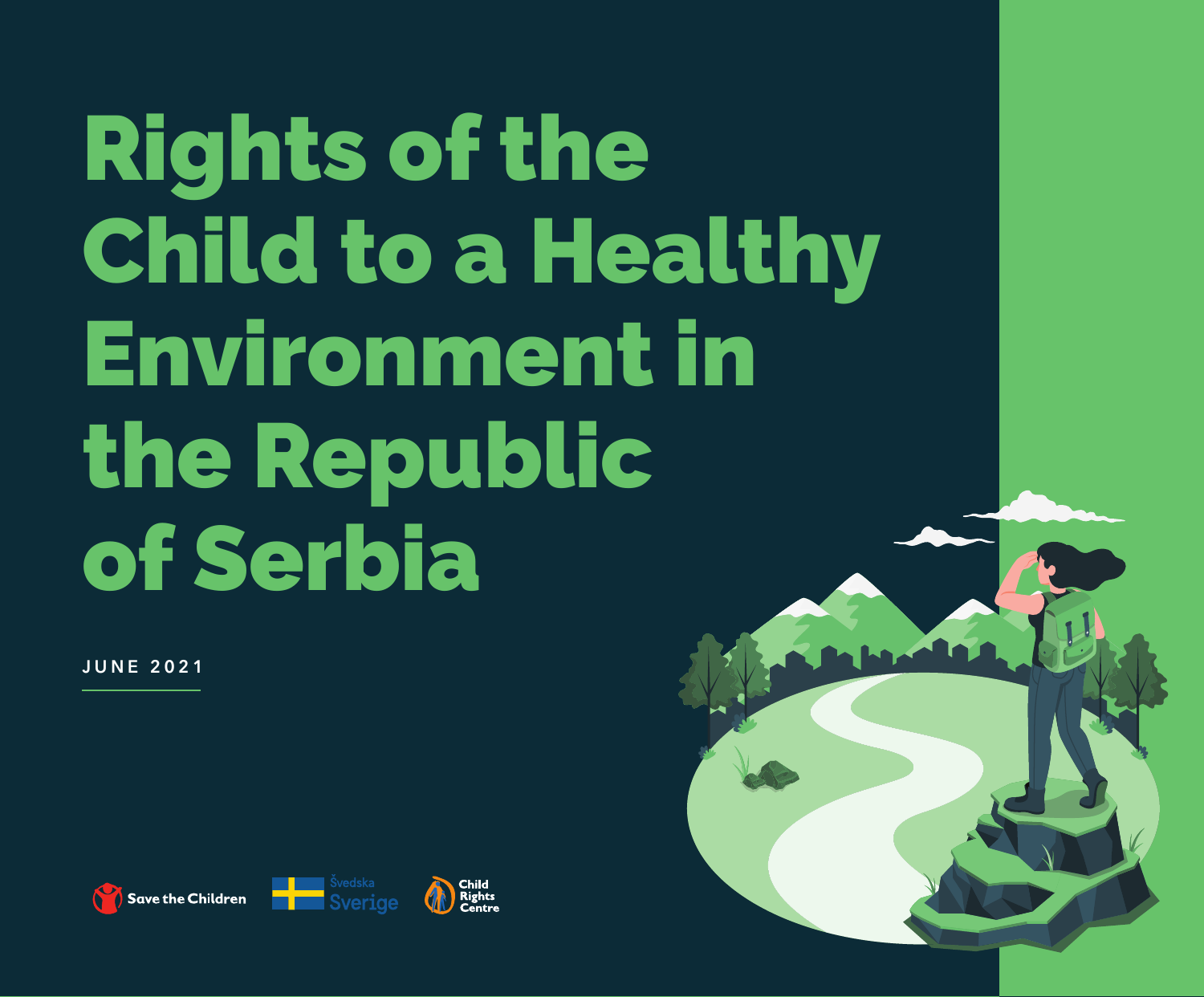# TABLE OF CONTENTS

| 1. INTRODUCTION DELL'EXECUTION DELL'ESSE EN ESSEVERE ELECCIONE ELECCIONE ELECCIONE ELECCIONE ELECCIONE ELECCION                                                                                                                      |  |
|--------------------------------------------------------------------------------------------------------------------------------------------------------------------------------------------------------------------------------------|--|
| 2. RESEARCH METHODOLOGY MARRIET AND THE RESEARCH METHODOLOGY                                                                                                                                                                         |  |
| 3. RESEARCH FINDINGS <b>And Elizabeth Contract Contract Contract Contract Contract Contract Contract Contract Contract Contract Contract Contract Contract Contract Contract Contract Contract Contract Contract Contract Contra</b> |  |
|                                                                                                                                                                                                                                      |  |
| 3.2. CHALLENGES IN REALISING THE RIGHTS OF THE CHILD TO A HEALTHY ENVIRONMENT <b>And the community of the contract o</b>                                                                                                             |  |
| 3.3. RIGHT TO INFORMATION AND EDUCATION IN THE FIELD OF ENVIRONMENTAL PROTECTION And an experimental measurement of 8                                                                                                                |  |
| 3.4. PARTICIPATION IN LOCAL POLICY MAKING AND ECO-ACTIVISM DECORRELLE CONTROLLER CONTROLLER DESCRIPTION IN LOCAL POLICY MAKING AND ECO-ACTIVISM DECORDED ACCORDINATION CONTROLLER CONTROLLER CONTROLLER CONTROLLER CONTROLLER        |  |
| 4. CONCLUSION AND RECOMMENDATIONS MARKETING AND RECOMMENDATIONS                                                                                                                                                                      |  |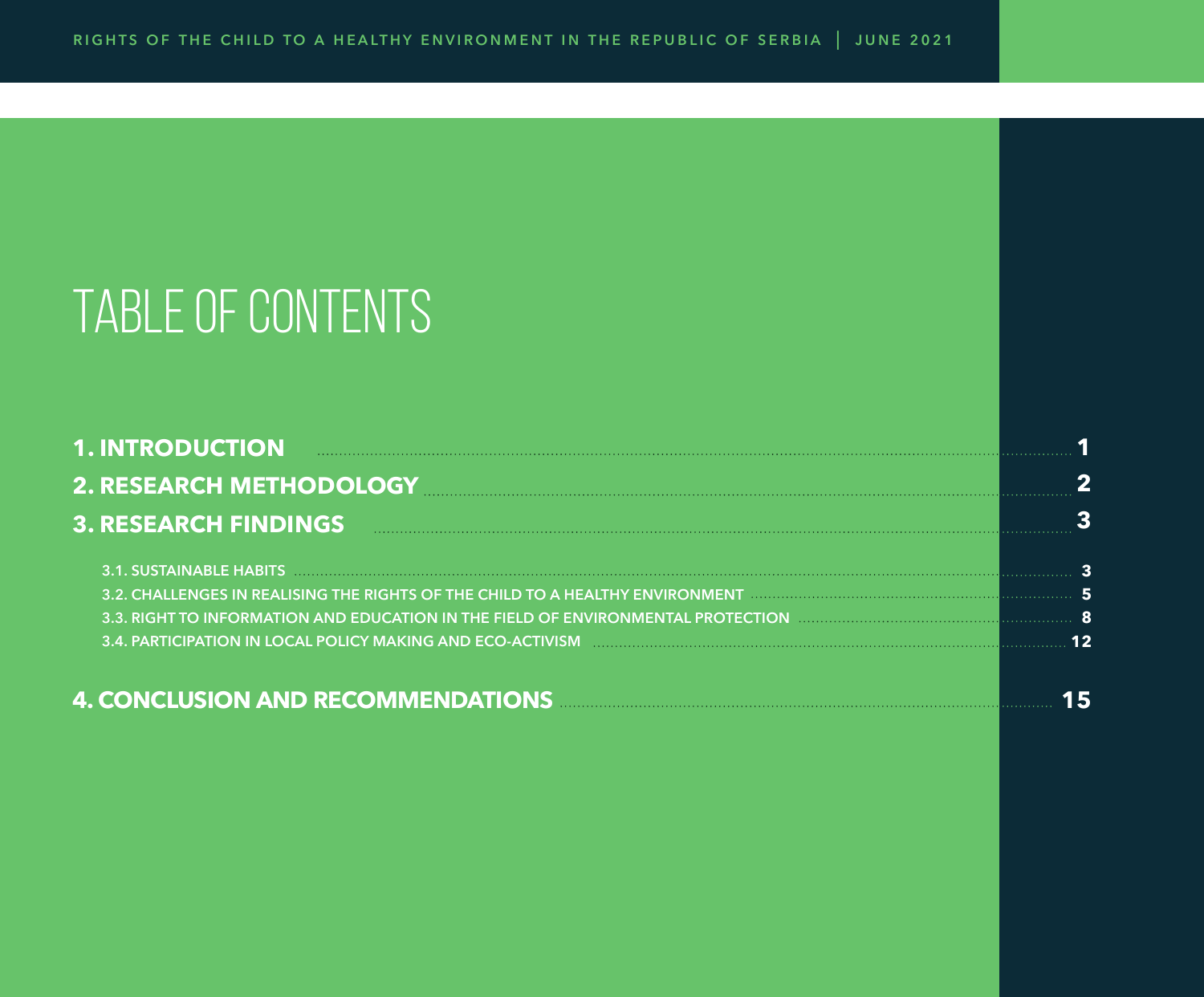### 1. INTRODUCTION

**The aim of the research Rights of the Child to a Healthy Environment in the Republic of Serbia was to map challenges in realising the rights of the child to a healthy environment in the Republic of Serbia, examine the views of children and youth about the level of realisation of these rights, and create recommendations for further improvement of the rights of the child to a healthy environment. The research was conducted in March and April 2021 as part of the project "Child Rights in Policy and Practice" implemented by the Child Rights Centre in cooperation with Save the Children International, and funded by the Government of Sweden.**

**The child's right to a healthy environment is guaranteed by the UN Convention on the Rights of the Child and other international instruments. Article 24 of the Convention, which guarantees the child's right to health, provides that environmental pollution endangers the health and well-being of children and obliges States Parties to prevent the dangers and risks of environmental pollution. Article 29, which guarantees the child's right to education, requires States Parties to direct the education of the child, inter alia, to the development of respect for the natural environment.** 

**The realisation of the child's right to a healthy environment is the basis for the full realisation of many other child's rights and at the same time the states' obligation to take measures to prevent environmental pollution. The UN Human Rights Council Resolution on the Rights of the Child: Realizing the rights of the child through a healthy environment stresses that denying the child's right to a healthy environment prevents the full enjoyment of many other rights by children, such as the right to life, health, living standards, education, the right of the child to be cared for by his or her parents, the right to rest and leisure, to engage in play, as well as the right of the child to** 

**be protected from economic exploitation. This document emphasizes that States parties are obliged to take measures to prevent environmental harm and to protect the rights of children, given that they are particularly vulnerable to the effects of environmental harm. This includes improving legislation and policies, but also preventing harmful practices of air, soil, water, food pollution, the loss of biodiversity, preventing climate change and other. The Resolution encourages States parties to ensure children's inclusive participation in environmental decision-making processes that are likely to affect their development and survival, as well as raising awareness and enhancing education that prepares young people for the future they face.**

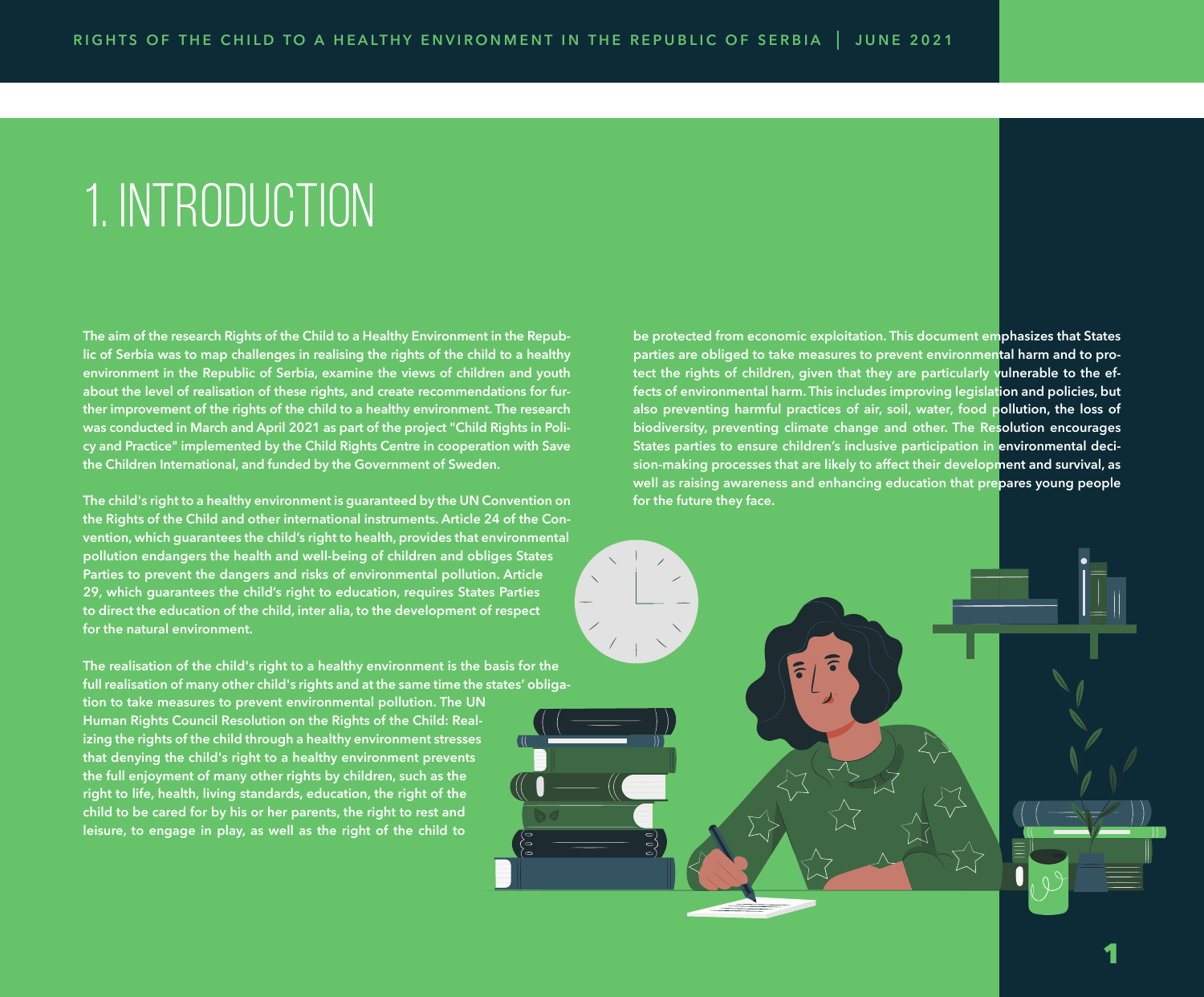### 2. RESEARCH METHODOLOGY

The research methodology was based on an online questionnaire for children and young people and the information gathered through focus groups held with relevant actors operating in the field of environmental protection.

The online questionnaire was intended for children and youth aged 12-18 and included 29 open-ended and closed-ended questions. The research sample consisted of 432 children and youth from urban and rural parts of Serbia and from over 20 cities and municipalities in Serbia. The research included 140 male respondents and 271 female respondents, while 21 respondents did not declare their sex. (Figure 1)

The research included 122 respondents 12 years old, 93 respondents 13 years old, 78 respondents 14 years old, 46 respondents 15 years old, 21 respondents 16 years old and 43 respondents 17 years old. (Figure 2)

The questionnaire was created to map the degree of sustainable habits of children and youth, challenges in realising the rights of the child to a healthy environment, the level of information of children and their participation in creating and improving local policies in this field.

The challenges in realising the rights of the child to a healthy environment, which were identified during this phase of the research, were further examined and discussed in the focus groups held with representatives of the Secretariat for Environmental Protection of the City of Belgrade, civil society, international organisations, independent institutions and children and youth. During the period of research, three focus groups were held with a total of 25 participants, including 10 adults and 15 children in the age group 12-18.







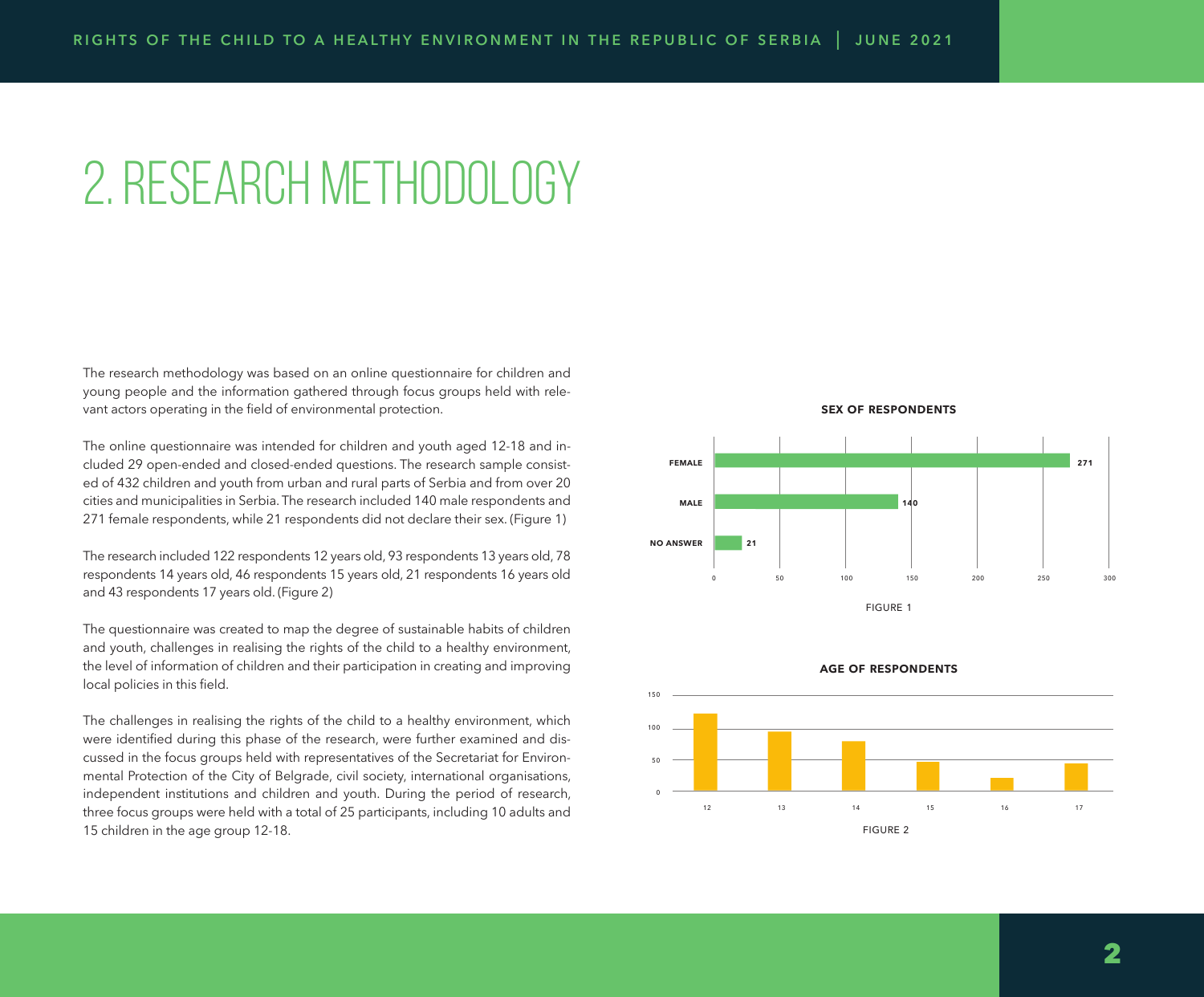# 3. RESEARCH FINDINGS

#### **3.1. SUSTAINABLE HABITS**

The research findings show that the degree of sustainable habits adopted by children and youth varies.

Most of the respondents adopted sustainable habits related to switching off the light when leaving the room and using energy-efficient light bulbs, fixing broken things before deciding to throw them away and choosing eco-friendly products.

Thus, 90% of respondents always or often switch off the light when leaving the room, while only 3% of respondents never do so or have never thought that it should be done. (Figure 3)

As regards the use of energy-efficient light bulbs, the research shows that nearly two-thirds of children and youth always or often request the use of energy-saving and other types of energy-efficient light bulbs in their rooms (64.3%). However, unlike switching off the light when leaving the room, which is a quite common sustainable habit, nearly one-third of children and youth do not have the habit of using energy-efficient light bulbs. (Figure 4)

#### **i switch off the light before leaving the room**



#### **i request the use of energy-saving and other types of energy-efficient light bulbs**

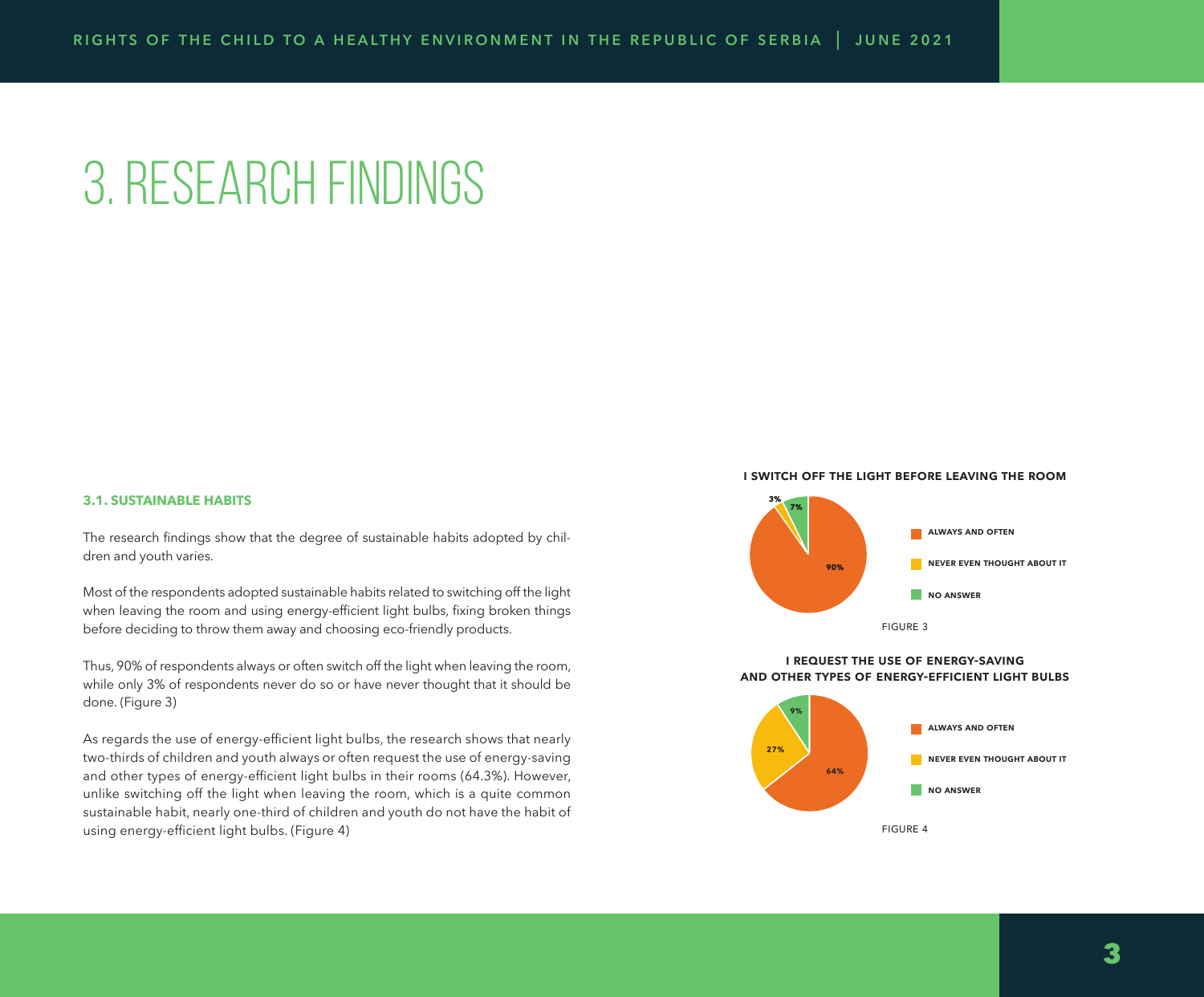The research shows that a large percentage of respondents adopted a sustainable habit of waste reduction and circular economy in relation to throwing away broken stuff. Thus, 87% of respondents always or often try to fix a broken item before deciding on throwing it away, while only 6% of respondents do not do it or have not considered doing it. (Figure 5)

The degree of sustainable habits regarding sustainable consumption is slightly lower. The research shows that about a half of respondents consider whether the products they buy pollute the environment and whether the brands they buy are eco-friendly. (Figure 6)

The research findings reveal a higher degree of sustainable consumption when it comes to buying food. When buying food, 70% of respondents always or often try to choose products that do not pollute the environment. On the other hand, the research shows that a large number of respondents are not sufficiently aware of all the aspects of sustainability concerning food production and sales, particularly those related to protecting the rights of workers, solving surplus food problems and the importance of buying locally produced food. When choosing food, 39.6% of respondents do not take into account whether the rights of workers are respected during its production, 45% do not take into account what the seller does with unsold surplus food, 36.8% do not know whether the food is produced in Serbia or imported from abroad. Also, the research findings show that 43% of children and youth do not care or care only to some extent whether the food they eat is healthy, while 53.4% do not care or care only to some extent what was used and how many times for spraying the fruits and vegetables they eat. These data inevitably raise the question of whether children and youth are sufficiently informed about all aspects of sustainable nutrition when choosing foods that they think do not pollute the environment. (Figure 7)

As regards waste management and waste reduction habits, the research findings show that a large number of respondents have recognised the importance of reducing the use of plastic bags and that many of them wear a grocery bag when shopping (70%). However, the fact that about one-fifth of respondents (22%) continue not wearing a grocery bag and use plastic bags is worrying. As regards the separation of recyclable waste, it is worrying that nearly one-third of respondents do not separate paper, PET plastic, aluminium and glass for recycling or have not considered it, while 58.8% of respondents do it always or often. (Figure 8)

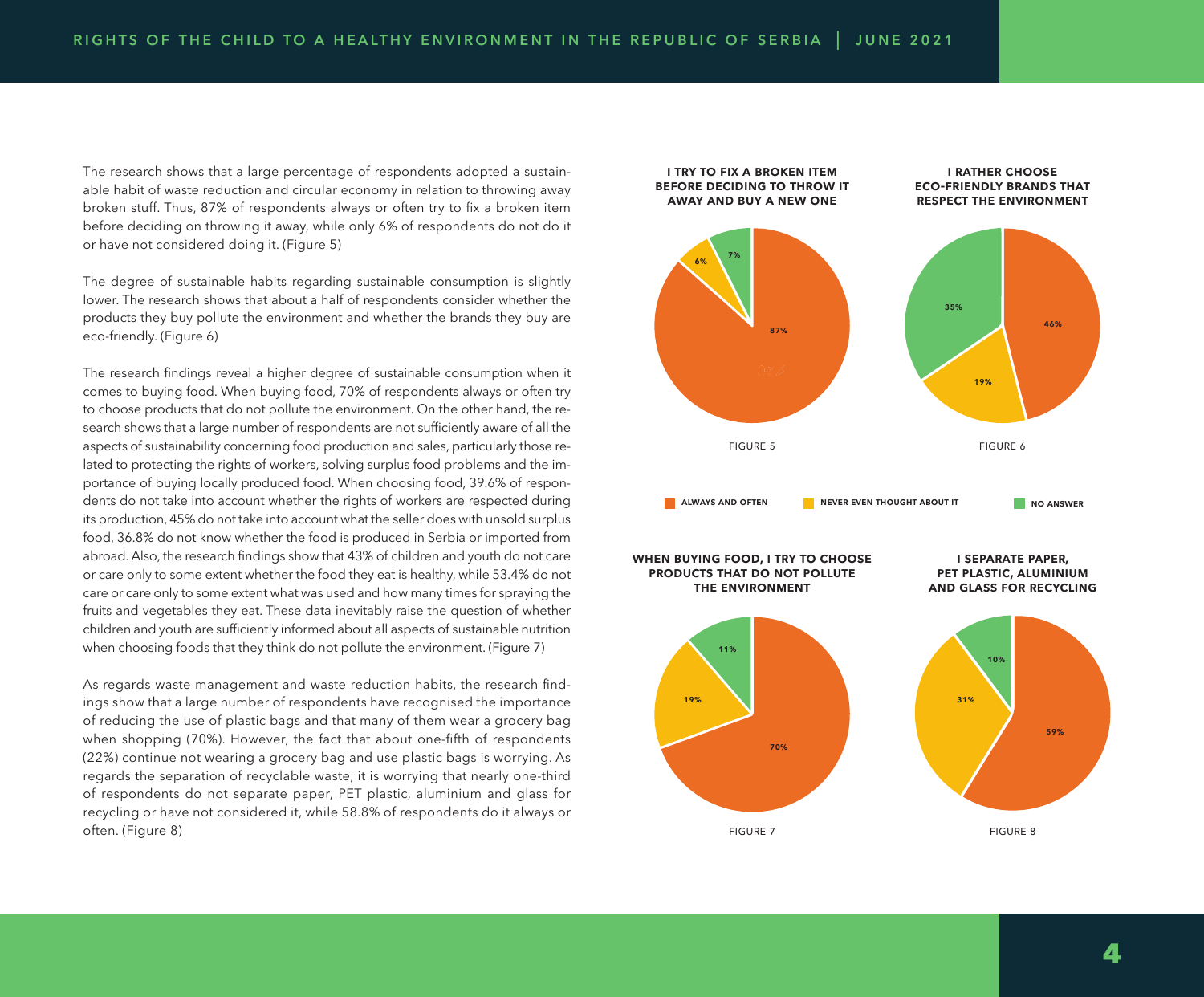As regards sustainable transport, the research findings show that nearly two-thirds of respondents try to use the least-polluting means of transportation (66%). However, it should be noted that one-fifth of respondents stated that they did not have that sustainable habit (23%). (Figure 9)

The research findings show that children and young people recognise the importance of sustainable habits and sustainable development. The focus group respondents have repeatedly stressed that, in their experience, children and youth recognise the importance of sustainable habits and sustainable development, sometimes even more than adults, including their parents and other adults from their immediate environment.

#### **3.2. CHALLENGES IN REALISING THE RIGHTS OF THE CHILD TO A HEALTHY ENVIRONMENT**

The research findings show that children and youth are concerned about numerous problems of environmental pollution, which were mentioned both in their answers to the questionnaire and in the focus groups held with relevant actors.

The largest percentage of respondents are concerned about air pollution, pollution of rivers and lakes and waste accumulation. About a half of respondents are concerned about the extinction of plant and animal species and food pollution, and more than one-third of respondents are worried about climate change and overexploitation of natural resources. (Figure 10)

During the research, children and youth pointed out the existence of numerous problems of environmental pollution in the places where they lived. The respondents stated that the biggest problems of environmental pollution in their places of residence were waste, air pollution, water pollution, illegal logging, extinction of plant and animal species and food pollution. (Figure 11)

As regards the specific problems that concern them most in their places of residence, children and young people mentioned illegal dumps, waste incineration, insufficient number of garbage bins and containers, dumping of waste and harmful and toxic substances in rivers, construction of factories without filters, lack of green areas, traffic and other.

#### **when i go somewhere, i try to use the least polluting means of transportation (bicycle, kick scooter, etc.)**



**which of these environmental pollution problems are you most concerned about? (you can choose more than one answer)**



**what do you think are the biggest problems of environmental pollution in the place where you live? (you can choose more than one answer)**

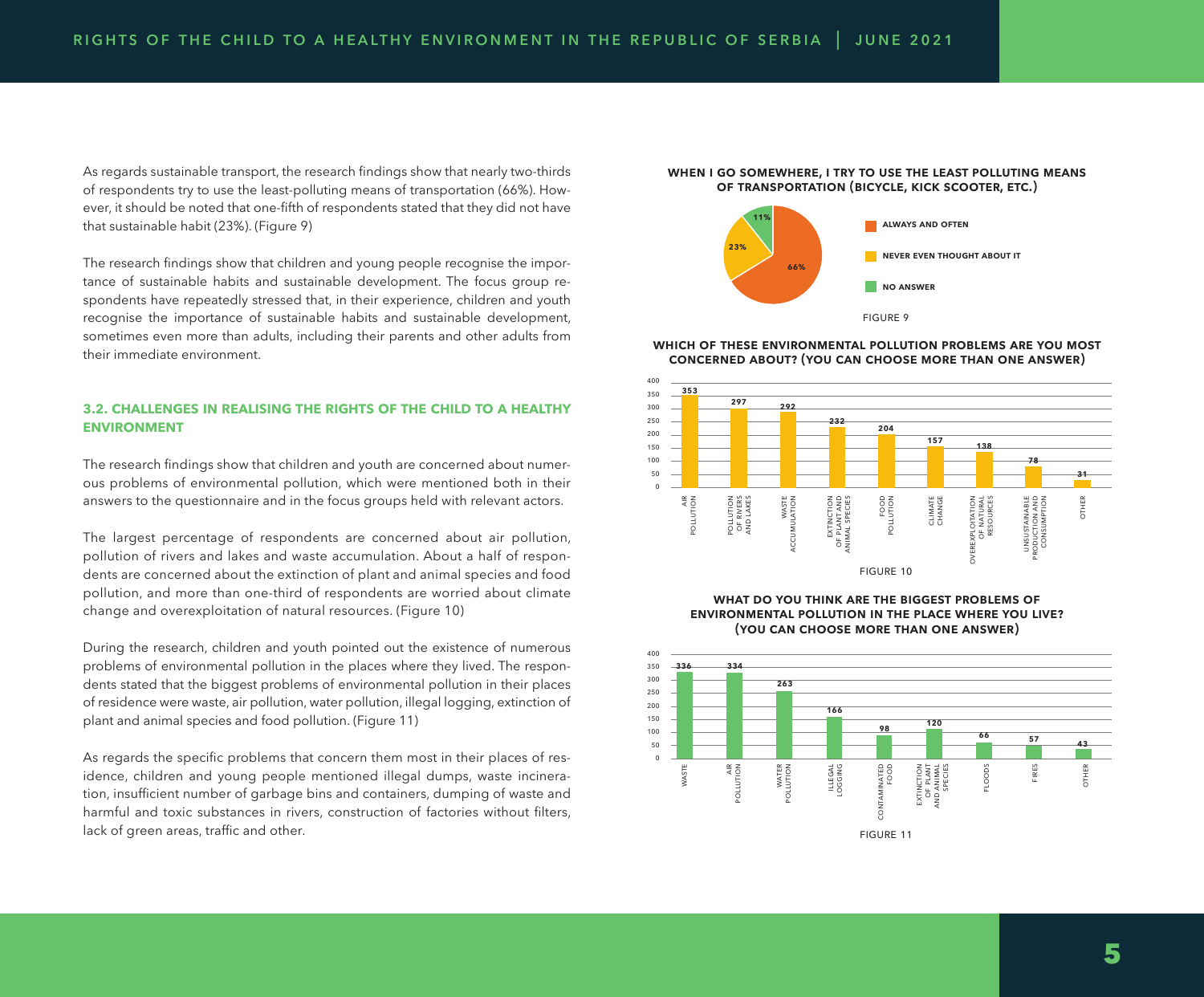### What are children concerned about?

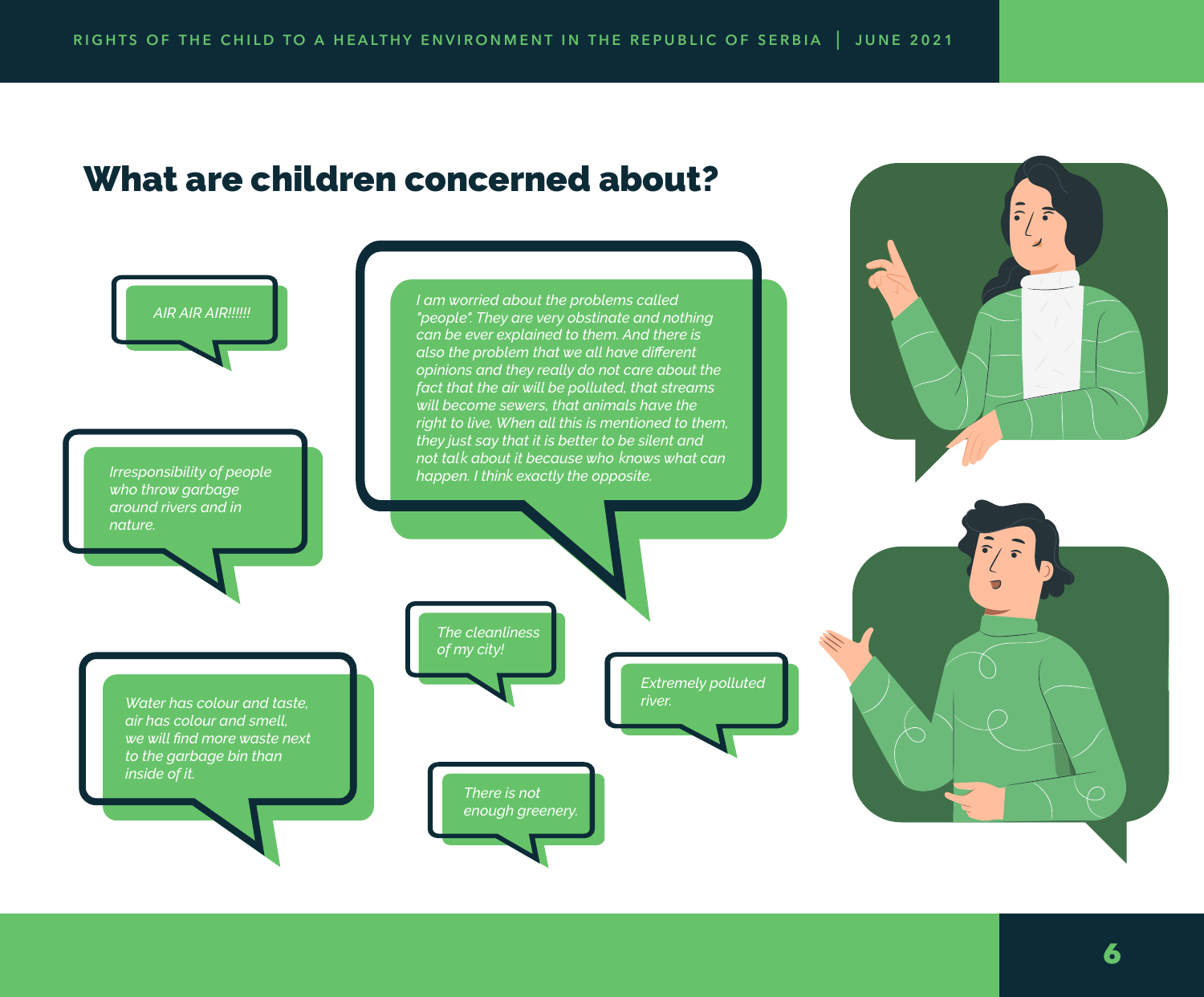The respondents pointed out that the major causes of air pollution in their places of residence were traffic, waste incineration, factories and industry. Moreover, the research findings reveal that one-third of respondents point out poor monitoring by the state as one of the basic problems of environmental and air pollution. (Figure 12)



**what do you think are the biggest sources of air pollution in the place where you live? (you can choose more than one answer)**

The respondents pointed out that the major causes of the extinction of plant and animal species in their places of residence were environmental pollution, insufficient care for the environment by the state, illegal hunting and harvesting of wild species. (Figure 13)

**what do you think are the major causes of the extinction of plant and animal species in the place where you live? (you can choose more than one answer)**



figure 13

A large number of respondents believe that environmental pollution affects children's health (81.5%) or affects it to some extent (12.9%), while only a very small number of respondents believe that pollution has minimal or no impact on children's health (2.2%). One of the recognised challenges in realising the child's right to a healthy environment is the lack of green areas in places where children and young people live and the fact that young people do not spend enough time in nature and outdoors.

The research findings show that only one-fifth of respondents believe that there are enough parks, greenery and trees in their town or municipality, while more than onethird of respondents think that there are enough or minimal green areas. (Figure 14)





More than a half of respondents believe that young people do not spend or spend minimal time outdoors. The research findings reveal that most respondents spend only 1-5 hours a week in nature (32.9% before the COVID-19 pandemic and 51.1% during the COVID-19 pandemic), while a very small percentage of respondents spend over 20 hours a week in nature (10.6% before the COVID-19 pandemic and 5.9% during the COVID-19 pandemic). The respondents used to spend significantly more time in nature before the COVID-19 pandemic than during the pandemic. (Figure 15)



**how much time a week do you spend in nature?**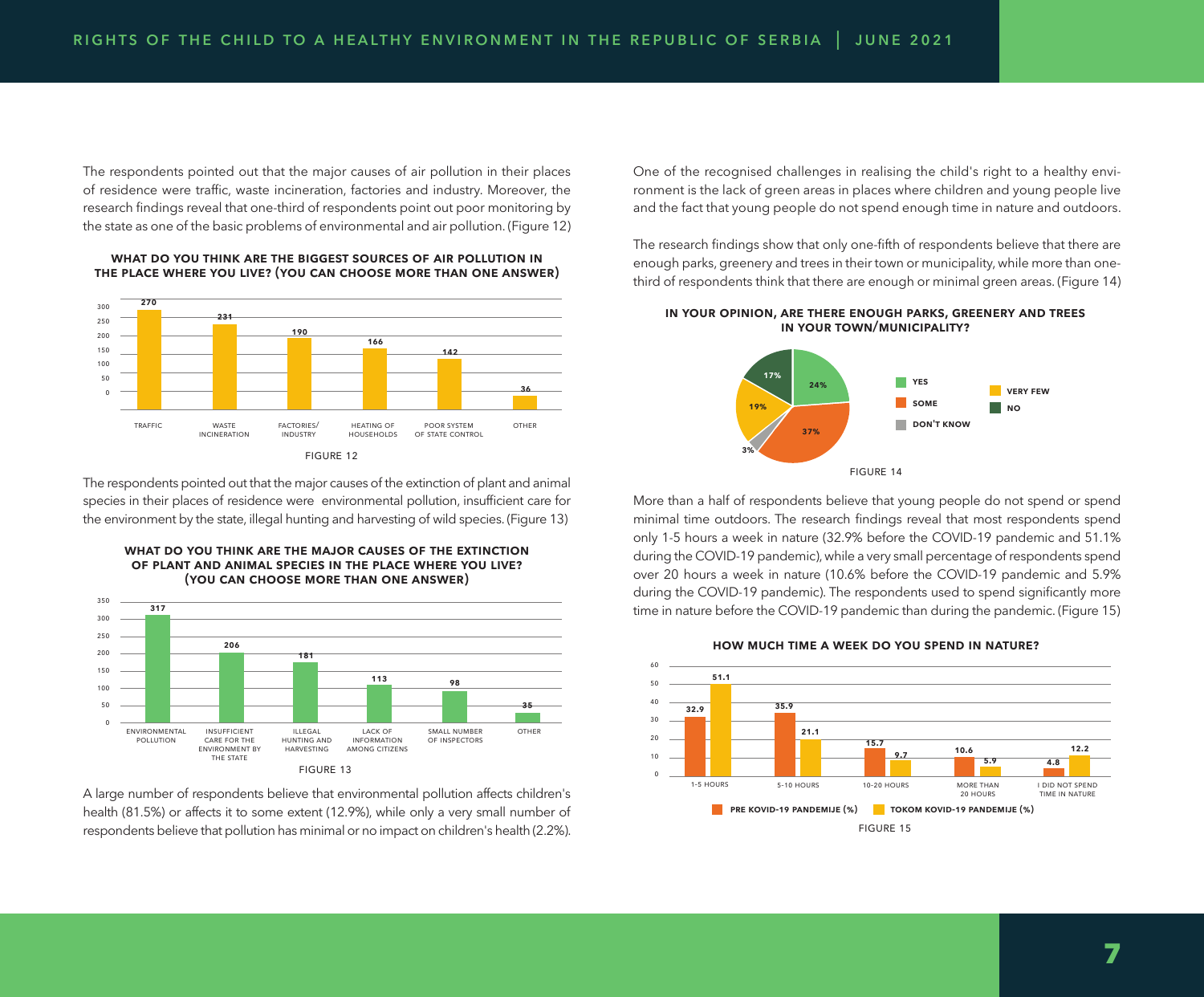#### **3.3. RIGHT TO INFORMATION AND EDUCATION IN THE FIELD OF ENVIRON-MENTAL PROTECTION**

#### **The research findings show that the child's right to information in the field of environmental protection is not sufficiently exercised.**

As regards the level of awareness about the state of the environment in the respondents' places of residence, only 14% of them believe that they are fully informed, while nearly one-fifth of them (18.6%) believe that they are not at all informed or are minimally informed about the state of the environment in the places of their residence. The research findings show that there is an insufficient level of awareness among children and young people about the ways of exercising their right to a healthy environment. Thus, only 14% of respondents believe that they are fully informed about how they can exercise their rights, while about one-fifth of respondents (23.6%) think that they are not informed about it at all or are minimally informed. The respondents are not sufficiently informed about what their right to a healthy environment exactly means. Thus, about one-fifth of respondents (23.4%) believe that they are fully informed about what this right exactly means, while one-fifth of respondents are not informed at all or are minimally informed (23.2%). (Figure 16) The respondents also point out that they are not satisfied with the information about their rights to a healthy environment received at school. Thus, only onefifth of respondents are completely satisfied with the information about their rights received at school, while one-fifth of respondents are not satisfied at all or are minimally satisfied. (Figure 17)

The focus group participants also point out that the education of children and youth in the field of environmental protection very rarely includes the aspect of the child's rights to a healthy environment and concrete steps for their exercise and that it is necessary to improve the way of educating young people about their rights to a healthy environment.

The respondents have mostly been informed about the state of the environment, their rights and ways to protect their rights to a healthy environment at school (65.1%), through the media (51%) and by their parents/guardians (46.9%). However, about one-third of respondents are informed also through social media (35.6%) and independent research (34.6%). The smallest percentage of respondents receive information through influencers (6.9%). (Figure 18)

**on a scale of 1 to 5, please rate to which extent you are satisfied with the information about the state of the environment in the place where you live.** 



**on a scale of 1 to 5, please rate your satisfaction with the information about your rights to a healthy environment received at school.**



#### **what have been your sources of information about the state of the environment, your rights and ways to protect your rights to a healthy environment?**



figure 18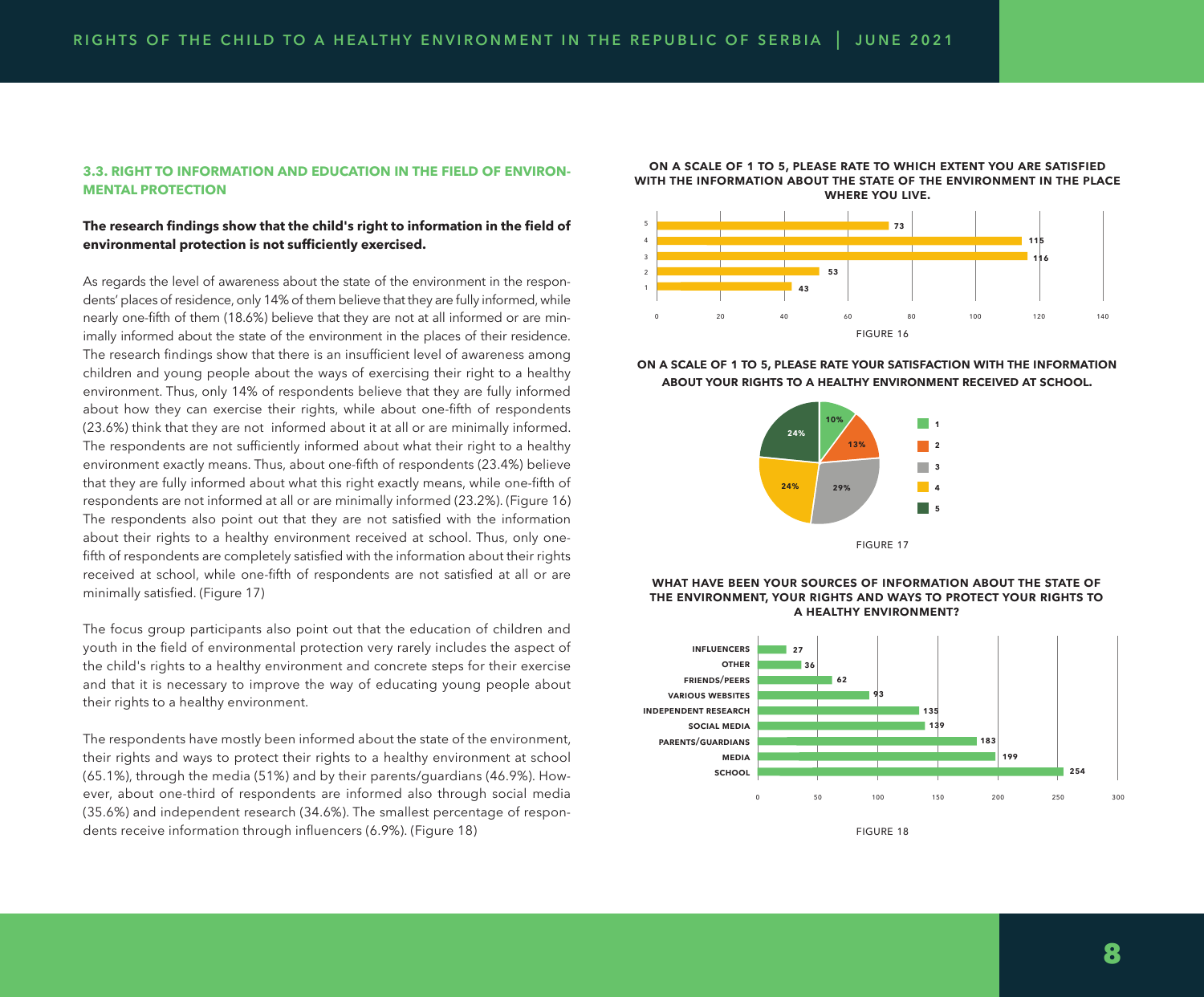As regards trust in the accuracy of information, the research findings show that most respondents trust the information about the state of the environment received from environmental organisations or scientists, while the smaller number of them trust influencers, companies, the government and civil servants. (Figure 19)

Most of the respondents believe that providing information at school is the best way to raise the children's level of knowledge about their rights to a healthy environment and ways to exercise and protect them. The surveyed children also recognise media, online platforms, posters, brochures, festivals and social media as important ways of informing. As regards various social media platforms, children are most interested in the information received through TikTok and YouTube, and they use Instagram and Facebook much less. The research reveals that children are also beginning to recognise podcast as a place where they can be informed about the rights to a healthy environment. (Figure 20)

**In addition to the mentioned ways of informing, the research participants suggested some additional ways of getting information: through the introduction of a special subject in school, interactive workshops, various environmental actions, education and spending time in nature, animated educational programmes and short online courses that would be part of school curriculum and other.**





#### **how much do you believe the environmental information received from:**

**what sources could children use to be better informed about their rights to a healthy environment and ways to exercise and protect their rights?**



**9**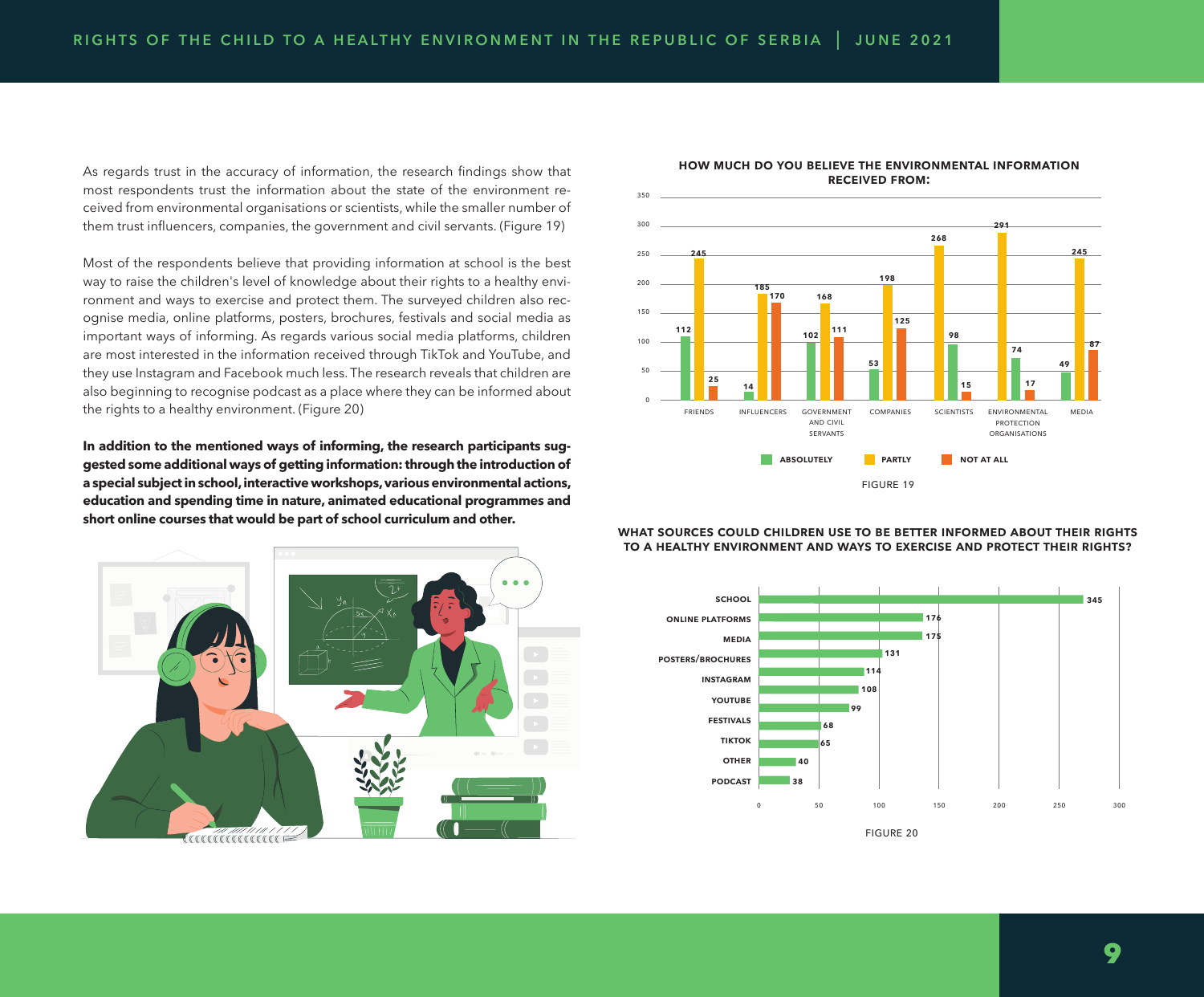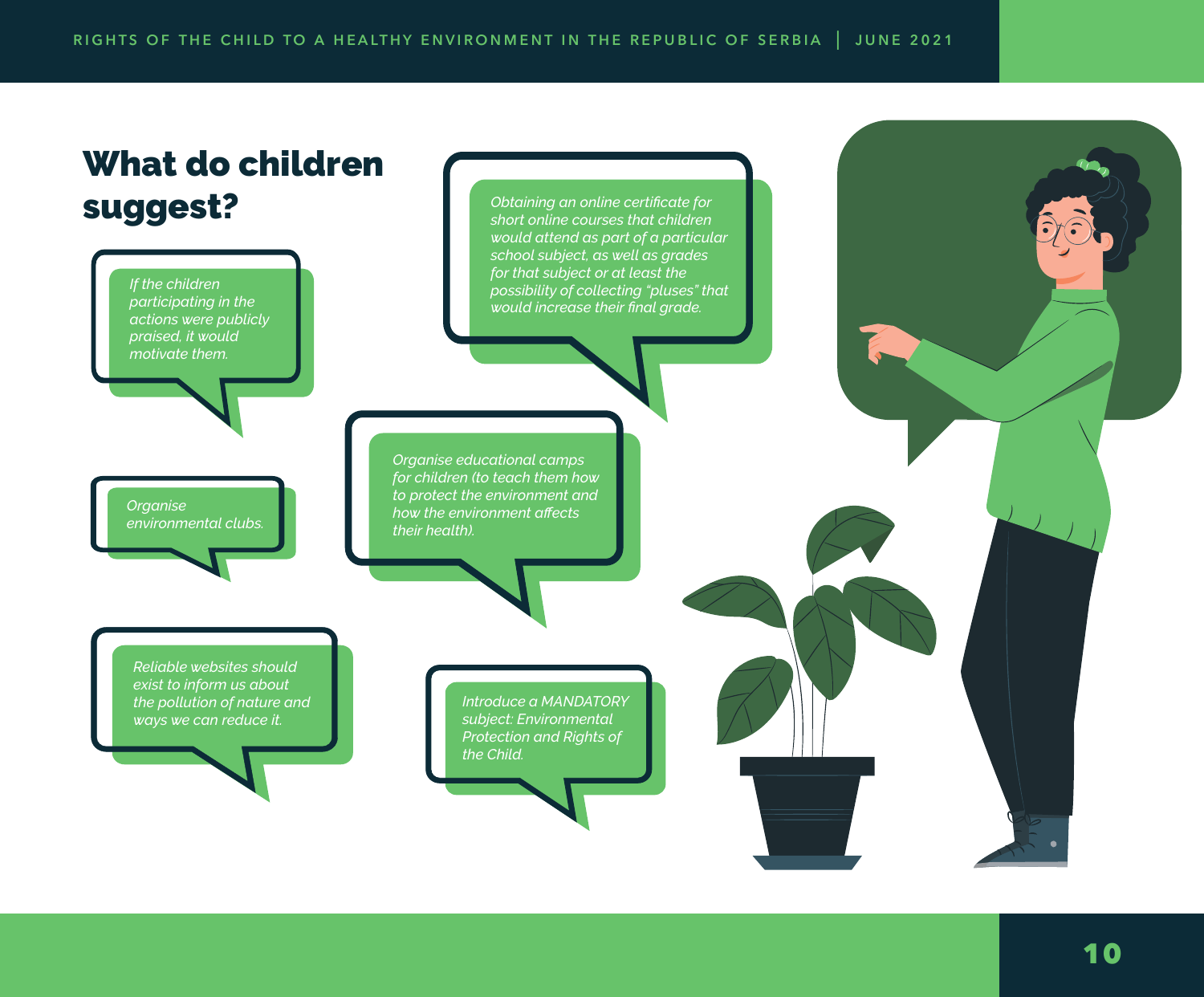#### **The research findings show that one of the key challenges is the realisation of the right of the child to education in the field of environmental protection.**

The respondents point out that there are significant differences in the exercise of this right in the system of formal education. One of the basic problems is the fact that the subjects related to environmental protection and sustainable devel opment are elective and that in some schools a small number of pupils choose these subjects. The respondents state that in choosing between different elective subjects, they were not sufficiently informed about the content of those classes, so they mainly opted for the elective subjects suggested by their teachers or parents. This is why a small number of primary school pupils choose the elective subject Nature Keepers. The same problem exists in high schools regarding the subject Sustainable Development. Some respondents point out that at the time of choos ing an elective subject, they did not get a thorough explanation of the content of this subject, and the teachers instructed them to choose some other subjects. In addition, one high school pupil stated that the subject Sustainable Development was not offered in her school when she was choosing elective subjects. An addi tional problem is the low level of awareness among parents about the importance of these subjects, especially when choosing subjects in primary schools.

Another problem is the fact that elective subjects are often taught by teachers who do not have a sufficient number of classes, and they are most rarely biology teach ers. This raises the question to which extent the teachers who teach these elective subjects have had the opportunity to improve their capacity to work in this area, particularly if we take into account the fact that such subjects require an interactive and multisectoral approach.

The research shows that children are very interested in acquiring additional knowl edge in the field of environmental protection and sustainable development, par ticularly through interactive and concrete activities. The respondents with experi ence in the field of formal and informal education state that the regular education system provides a possibility to work interactively through various subjects and that the fields of environmental protection, climate change and sustainable devel opment are taught through specific elective subjects, but also through different regular subjects. In addition, all focus group participants agreed that it was nec essary to introduce these subjects as compulsory, instead of elective subjects in primary and secondary schools.

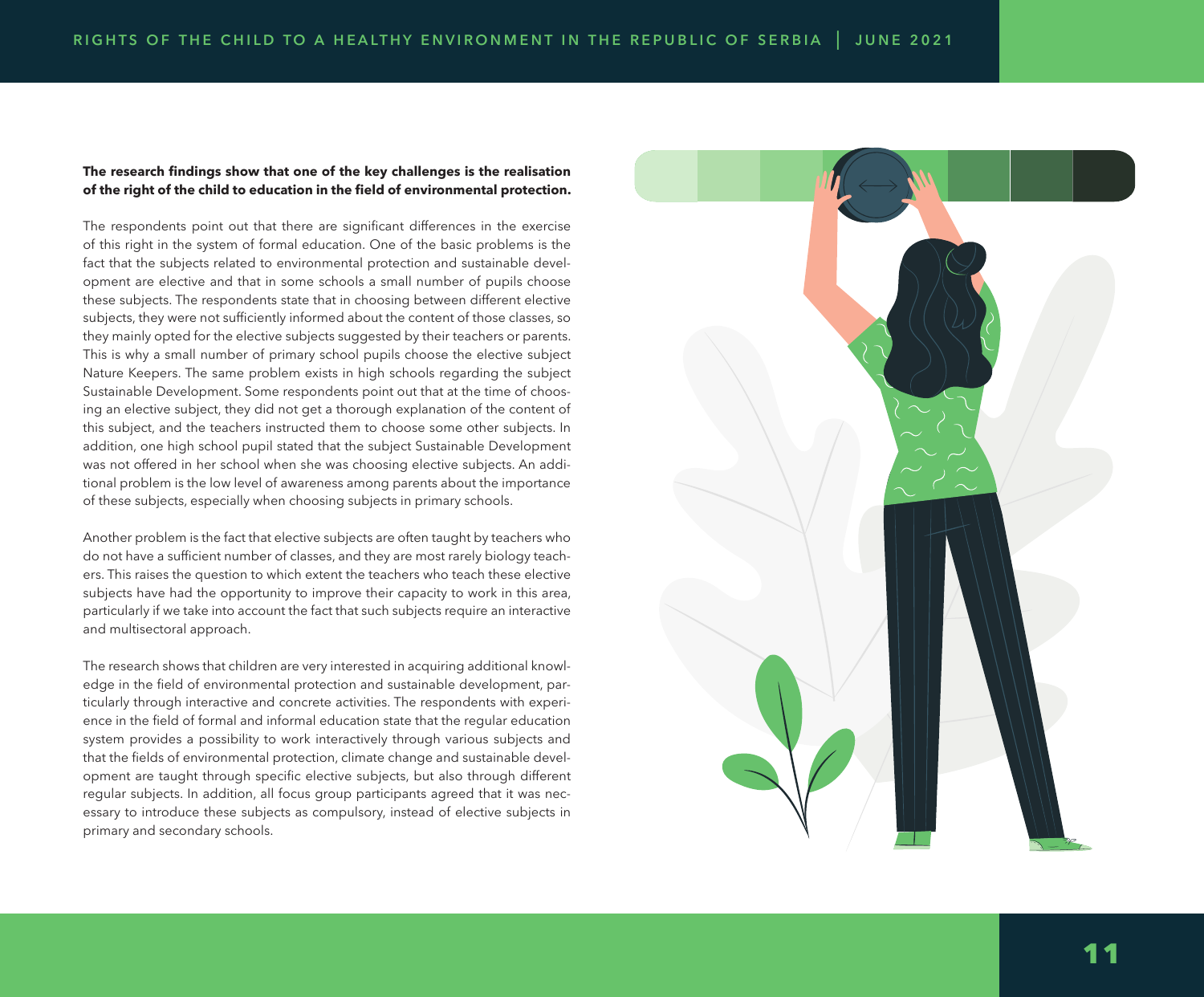#### **3.4. PARTICIPATION OF CHILDREN AND YOUTH IN LOCAL POLICY MAKING AND ECO-ACTIVISM**

#### **The research findings indicate that the participation of children in the making of local policies related to the improvement of the environment is at a very low level.**

Only 8.7% of respondents stated that they participated in local policy making in the place of their residence. Taking into consideration that the research included children from over 20 towns and municipalities in Serbia, this piece of information is very worrying and suggests the importance of the issue of exercising the right of the child to participate at the local level.

The research shows that children are insufficiently informed about the state's obligations and policies related to environmental protection and sustainable development. The highest level of information exists in relation to policies regarding the protection of nature, the protection of plant and animal species and air pollution. The lowest level of information exists in relation to policies regarding circular economy, energy efficiency and sustainable development. The research shows that 45% of respondents are not or are minimally informed about the state's obligations and policies related to circular economy; 37.4% of respondents are not or are minimally informed about sustainable development policies, and 35.4% about energy efficiency policies. The research shows that about one-third of respondents are not informed or are minimally informed about policies in the field of waste management (33.5%), climate change (30.5%), sustainable nutrition (29.4%) and eco-friendly and green cities (30.5%). (Figure 21)

The research shows that children are very interested in participating in activities for the protection and improvement of environmental protection. Nearly one-third of respondents (26%) have so far participated in protests, campaigns or other actions for environmental protection. Nearly two-thirds of respondents state that various environmental protection actions have been organised in their schools.

The focus group participants mention various activities in which they have participated, such as collecting bottle caps (CAP FOR HANDICAP), collecting different types of waste for recycling, arrangement of courtyard (planting plants or collecting waste) and other. Some focus group participants also point out that they tried to organise environmental actions in school independently, mainly as part of various local projects aimed at activism or education of children and youth. (Figure 22)



#### **to what extent are you familiar with the state's obligations and policies related to:**





figure 22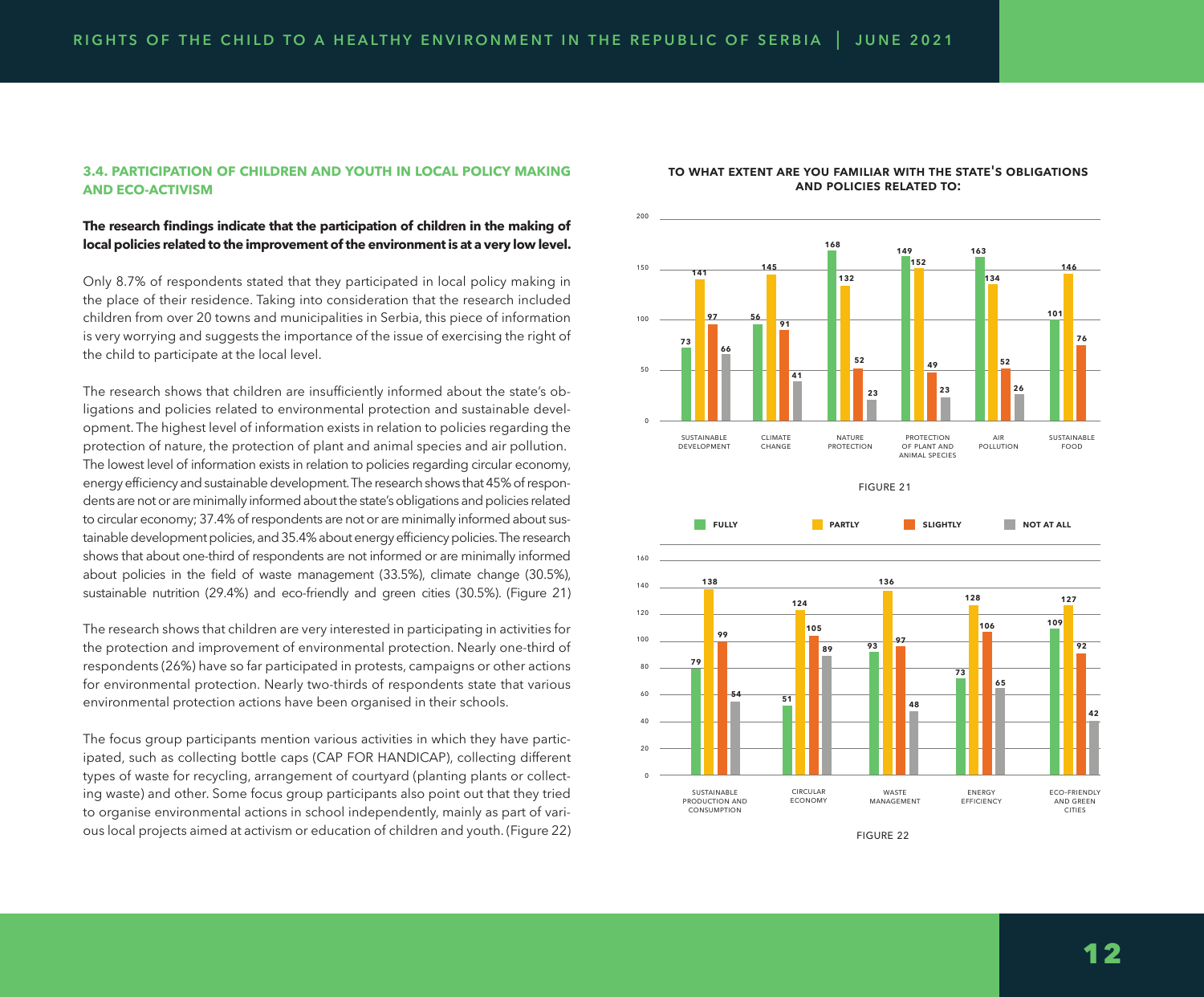$\mathbf{r}$ 

The respondents gave numerous recommendations for improving the state of the environment in the places of their residence. Most of the recommendations referred to the need to improve the system of monitoring, its efficient implementation and to increase penalties for violations of environmental regulations.

In addition, a significant number of recommendations referred to specific measures aimed at improving the environment, such as placing a sufficient number of

garbage bins, improving the recycling system, creating more green areas, installing filters in factories, introducing sustainable transport, solving the problems of socially vulnerable population, banning artificial fertilizers, organising environmental actions and greater involvement of children in environmental protection projects.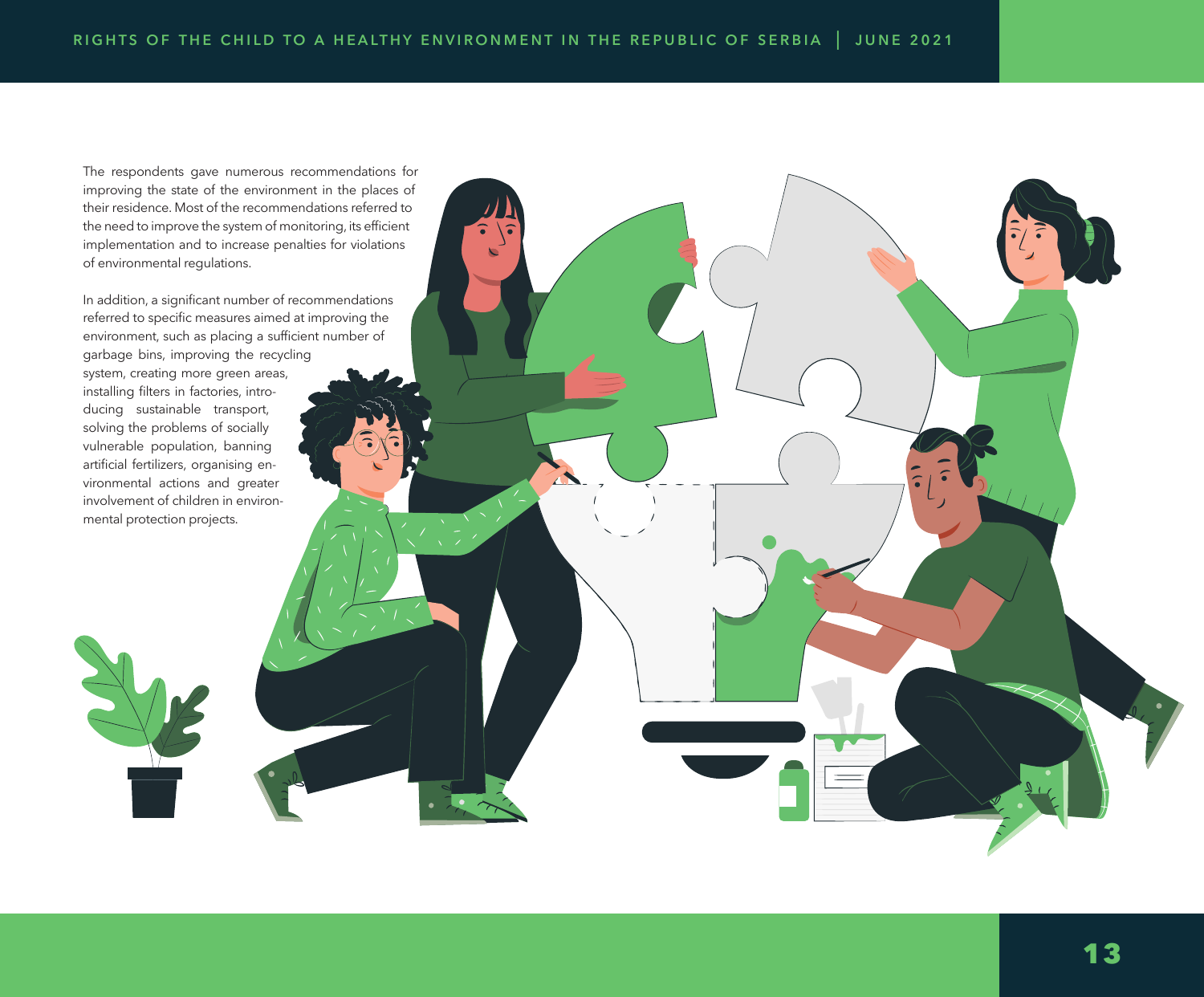### What do children recommend?

*Punishing those who destroy nature.*

*Mandatory recycling and removal of plastics from the production of products such as food and beverages.*

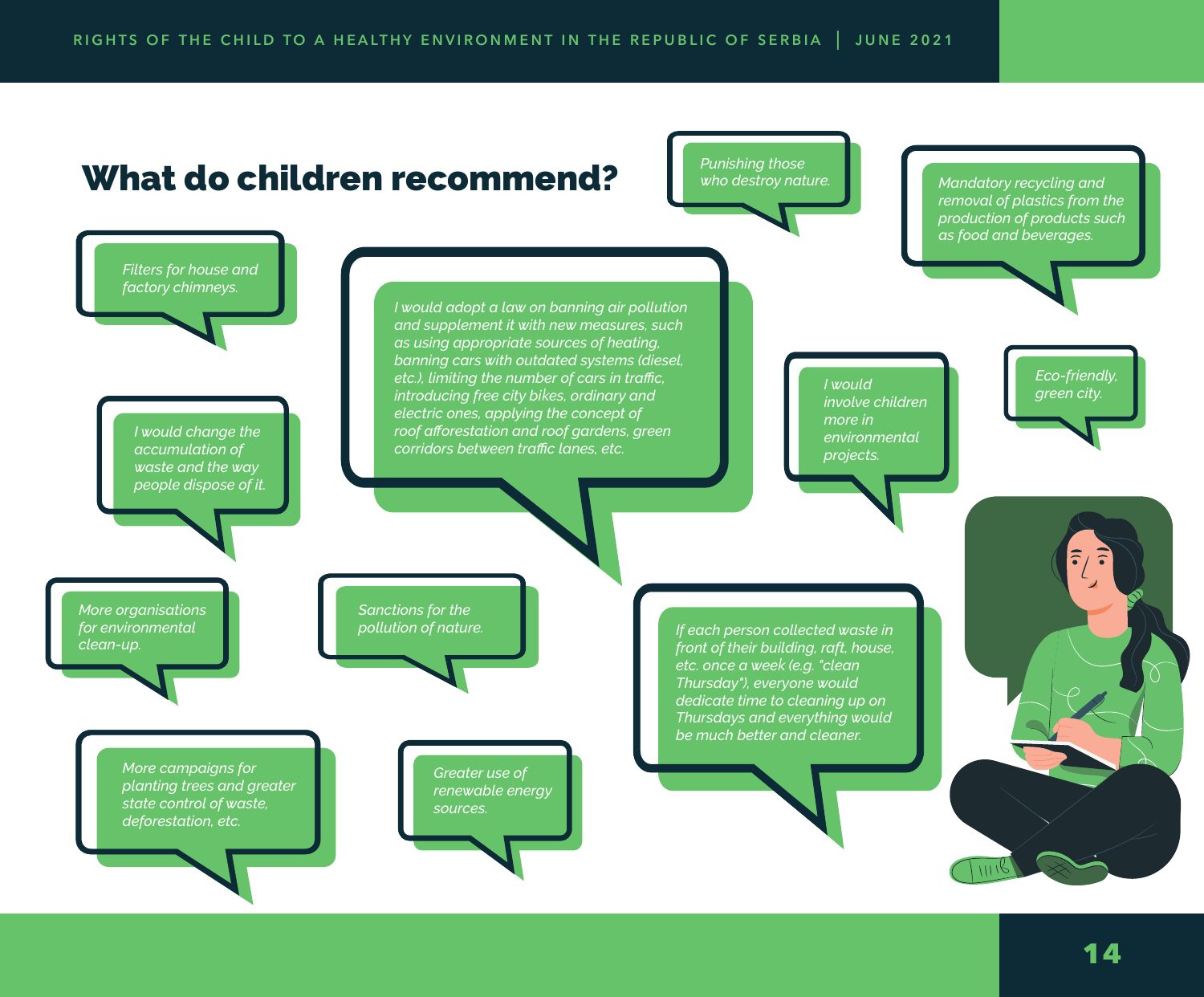# 4. CONCLUSION AND RECOMMENDATIONS

The research shows that children and youth are highly aware of the importance of environmental protection, the negative effects of environmental pollution and the establishment of a sustainable society. Currently, however, there are a number of challenges that call into question the realisation of the right of the child to a healthy environment in the Republic of Serbia.

**One of the main challenges is a high level of environmental pollution in many places where children and young people live, with the most common sources of pollution being inadequate waste management, air pollution, water pollution, food pollution and biodiversity destruction. The causes of these problems lie in the underdeveloped legislative and strategic framework and the inefficient implementation of the existing regulations and policies.** 

Many causes of environmental pollution in the places where children and young people live, as identified during the research, directly arise from the violation of regulations (illegal dumps, dumping of waste and toxic substances in rivers, illegal exploitation of biodiversity, waste incineration, installation of inadequate filters, etc.) or from the lack of efficient strategic measures for ensuring a sufficient number of sustainable green areas, improvement of air, water, soil and food quality, better waste management and improvement and protection of biodiversity.

#### **RECOMMENDATIONS**

 $\triangleright$  Analyse the legislation of the Republic of Serbia concerning the realisation of the right of the child to a healthy environment.

▶ Analyse the policies of the Republic of Serbia concerning the realisation of the right of the child to a healthy environment.

▶ Establish the level of compliance of the Republic of Serbia's legislation and policies with international standards in the field of environmental protection, protection of nature, air, soil and water, climate change, waste management, energy efficiency, sustainable nutrition, sustainable production and consumption, sustainable development and other fields important for realising the right of the child to a healthy environment.

▶ Identify key challenges in practice that lead to inadequate application of adopted regulations and inadequate implementation of defined strategic measures.

▶ Formulate recommendations for the improvement of legislation, policies and practices in terms of exercising the right of the child to a healthy environment in the Republic of Serbia.

▶ Improve the legislative and strategic framework to ensure the realisation of the right of the child to a healthy environment.

▶ Improve the monitoring system and ensure efficient implementation of regulations.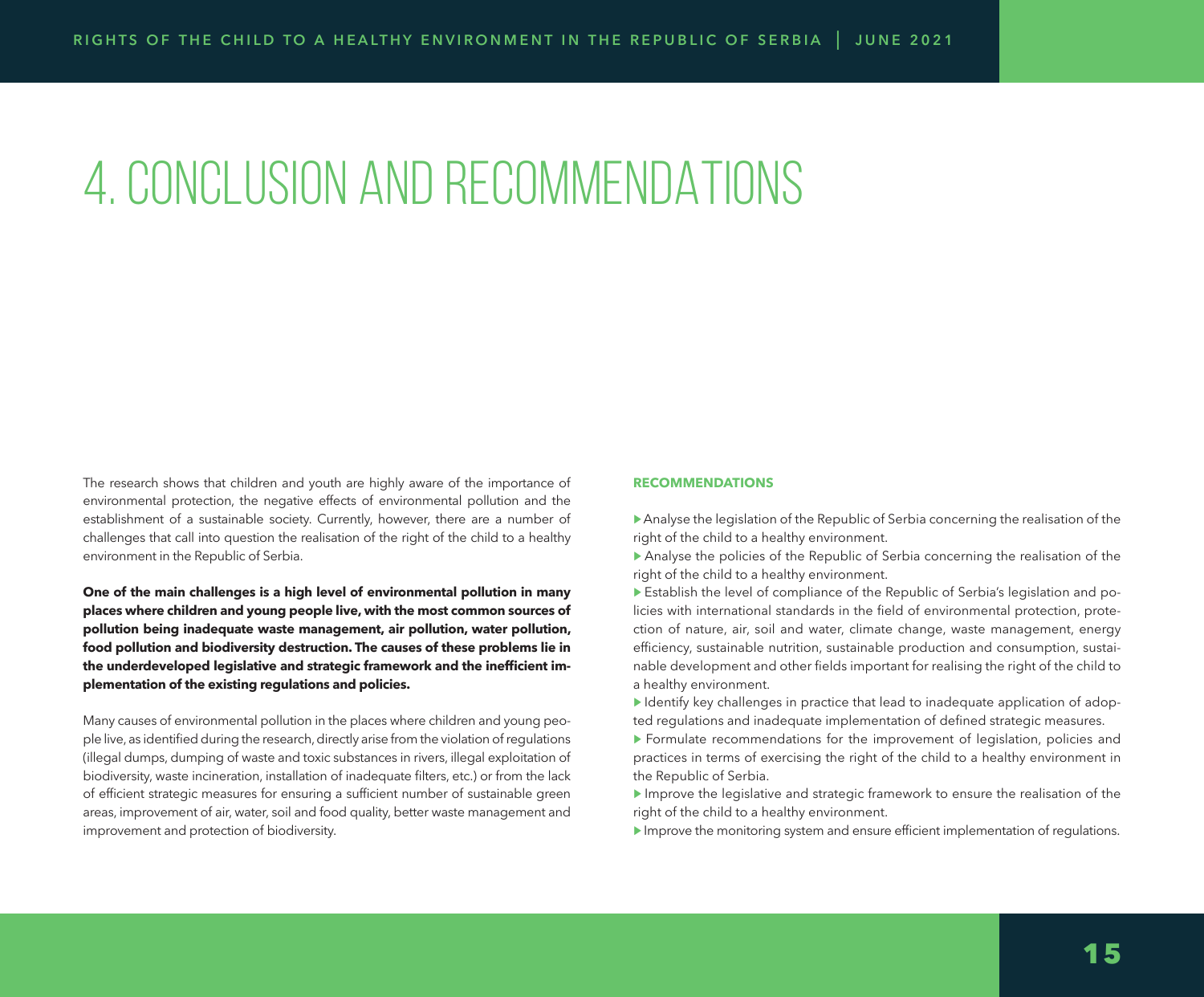▶ Enhance the capacity of all professionals at the national and local level in the field of realising the right of the child to a healthy environment, in order to ensure the life of children in a healthy environment through a coordinated multisectoral approach and the adoption of sustainable policies.

**A serious challenge in realising the right of the child to a healthy environment is also the fact that children and youth do not spend enough time outdoors and in nature and that in many places, in the opinion of children and young people, there are not enough parks and other green areas, while schools do not organise education in nature.** The research shows that a large number of children spend between 1 and 5 hours a week in nature, which is a very disconcerting fact.

#### **RECOMMENDATIONS**

▶ Identify the causes why children and young people do not spend enough time in nature.

▶ Define recommendations for improving legislation, policies and practices and ensure that children and young people spend more time in nature.

**The research shows that children and youth are usually not involved in the processes of making and improving local policies and do not know enough about the state's obligations and the content of policies related to sustainable development, climate change, nature protection, protection of plant and animal species, sustainable nutrition, sustainable production and consumption, circular economy, waste management, energy efficiency and eco-friendly**  and green cities. On the other hand, children are highly motivated to get involved in the policy-making process, suggest ways to improve the environment in the places where they live and participate in concrete environmental protection actions. The low level of children's participation in the local policy making process and the improvement of their environment is a serious violation of the right of the child to a healthy environment and the right to participation.

#### **RECOMMENDATIONS**

▶ Raise the level of knowledge of children and youth about their rights to a healthy environment, relevant strategic policies and ways of participation in local policy making and advocacy.

▶ Urgently develop participatory mechanisms and ensure the participation of children in the making of local policies related to environmental protection and sustainable development.

**The child's right to information and education in the field of environmental protection is not sufficiently exercised.** The research shows that a small percentage of children and youth are fully informed about the state of the environment in their places of residence. As many as four-fifths of respondents do not know how they can exercise their rights to a healthy environment and what that right exactly means. The system of formal education has not been developed in a way to provide every child with efficient education in the field of environmental protection and sustainable development, but the quality of education depends on the motivation and capacity of teachers. The research calls into question the quality of these subjects, especially when teachers are selected from among those who lack a certain number of classes and when they do not have sufficient capacity or are not motivated to work in this field. The subjects dealing with environmental protection and sustainable development are usually elective and teachers do not promote them sufficiently, due to which in some schools a small number of children opt for them. As regards the provision of information about the rights to a healthy environment, the research shows that only one-fifth of respondents are completely satisfied with the information about their rights received at school.

#### **RECOMMENDATIONS**

▶ Improve the system of transparency and informing children and youth about the state of the environment.

▶ Improve the system of formal education and ensure that every child in formal education acquires a high level of knowledge about environmental protection and sustainable development and realisation of the child's right to a healthy environment. ▶ Improve the capacity of teachers in the field of environmental protection and sustainable development, with a special focus on the child's rights to a healthy environment. ▶ Strengthen the system of informal education in the field of the right of the child to a healthy environment.

- ▶ Improve the ways of informal education of children in this field through online platforms, applications, social and other media, brochures, posters, other creative content and workshops at festivals, camps and other.
- ▶ Enhance the level of knowledge and awareness of all citizens about the importance of realising the child's rights to a healthy environment and building a sustainable society.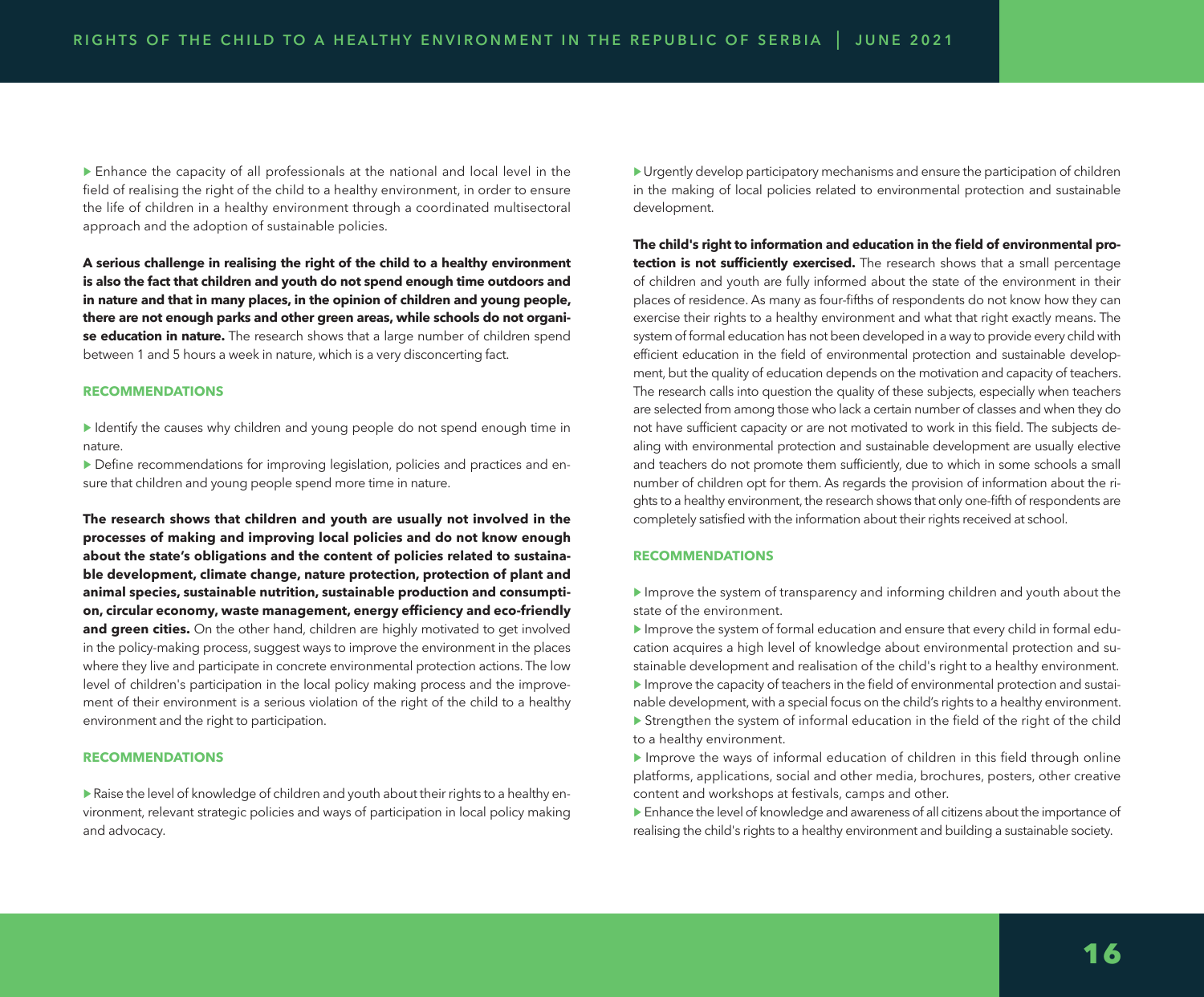# IMPRINT

**Publisher:** Child Rights Centre Dobračina 29/3A, 11000 Belgrade [www.cpd.org.rs](http://www.cpd.org.rs  ) 

**For publisher:**  Jasmina Miković, Child Rights Centre Director

**Editor:** Jasmina Miković

**Author and researcher:**  Milena Banić, PhD

**Proof-reader:**

**Design and layout:**  Polovinas design studio

**The research was conducted as part of the project "Child Rights in Policy and Practice" implemented by the Child Rights Centre in cooperation with Save the Children International, and funded by the Government of Sweden.** 

**The views expressed in this publication are those of the publisher and do not necessarily reflect the views of Save the Children International or the Government of Sweden.** 

All terms used in this publication in the masculine grammatical gender include both the masculine and feminine genders of the persons